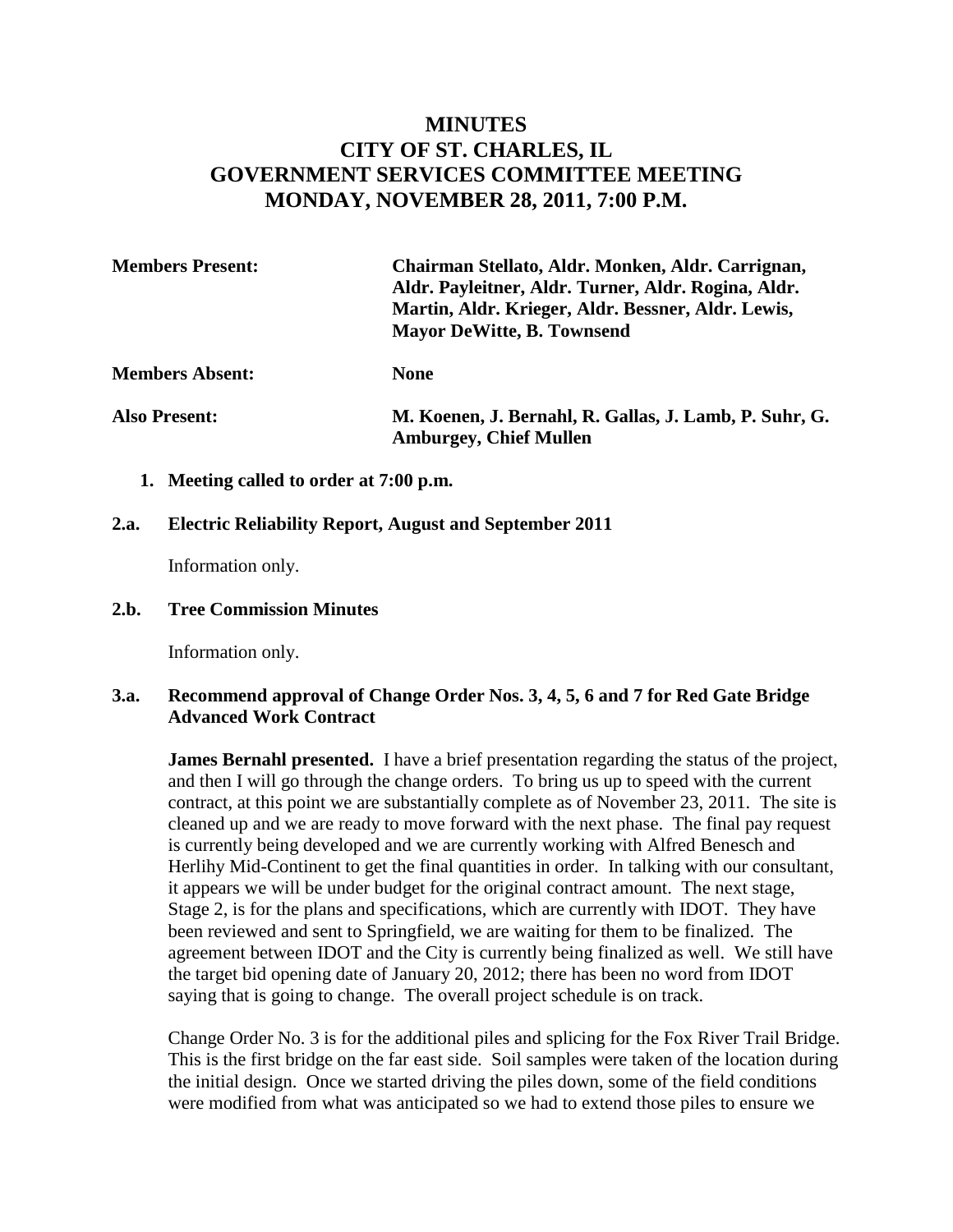> met the proper bearing, which is the resistance that has to be met as we drive the piles. As we extended the pile lengths we needed to splice them together so the cost of \$55,496.88 is for the cost for piles on both the west side and east side of the bike path with splicing.

**Chairman Stellato**: Any questions on the first change order? No? Please continue, Jim.

Mr. Bernahl: Change Order No. 4 is for the removal of spoil materials on the IL Rt. 25 side of the project. Before we got started, there were trees there just to the north of the Little Woods School area. Once those trees were cleared and the soil removed, it was discovered there was a lot of construction debris – "Fly dumping" that had taken place there. We had to remove the debris in order to properly build the base for the roadway, so the additional cost of \$4,834.27 is for the removal of the material.

**Aldr. Lewis**: What do you mean by "Fly Dumping"?

**Mr. Bernahl**: As an example, say someone has construction debris, and instead of paying to dispose of it properly they just dump it on the side of the road.

**Chairman Stellato**: Basically illegal dumping?

**Mr. Bernahl**: Yes, that is correct.

**Mr. Bernahl**: Change Order No. 5 is for the under drain installation. The contractor was allowed, as an option, to use granular material to build the eastern embankment. As part of that, the embankment would require an under drain system. There was a cost savings that was offered to the City of St. Charles for the use of this material and the embankment can be built at a faster pace utilizing this material. In this specific case, because of that, we wanted to ensure that any ground water, as it ran from east to west towards the Fox River didn't get trapped under the embankment area, so we installed an under drain system which will allow relief points for the water to percolate out. The additional cost of \$13,769.62 is for the installation of the under drain material.

**Chairman Stellato**: Any questions on the under drain system? No? Please continue.

**Mr. Bernahl**: Similar to the east side, Change Order No. 6 is for the removal of construction debris along the bluff area west of the Fox River. Once we started clearing the trees, it was determined there was an old silo that was broken down and buried, but until we started excavating, we didn't know how much debris was there. We excavated the debris which is considered hazardous material and we had to have it removed at a cost of \$7,797.37.

These change orders are relevant to the Advanced Work Contract that we have at this time.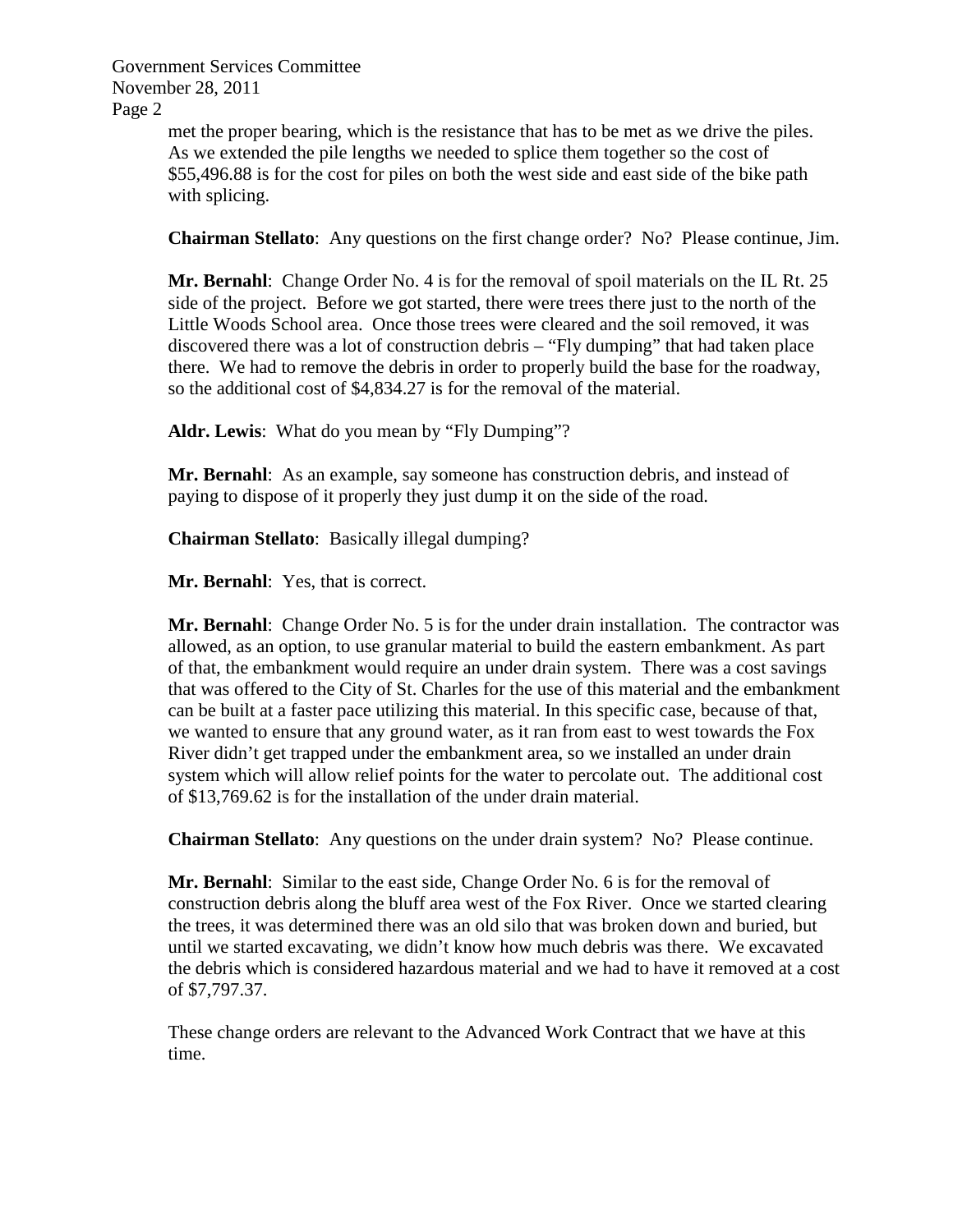> **Chairman Stellato**: Any questions on Change Order Nos. 3 thru 6? No? Please continue.

**Mr. Bernahl**: Change Order No. 7 is for additional work to the Advanced Work Contract. As an example, I have a photo here of the same work that was done for the Stearns Road Bridge. We are talking about creating an aggregate-type peninsula to go out into the Fox River in order to build the eastern-most pier that is in the water.

Reasons to do this work now instead of waiting are:

This work was always anticipated. It was just a question of when to do it. The temporary causeways and haul road were always planned - there are no modifications to the plans; just to be clear that we are not adding anything new.

Due to the favorable Stage 1 bids, this allows us to do the additional work with monies that we have available now. The Engineers estimate was slightly over \$3 million and the bid came in at around \$1.7 million, so there is definitely additional funding to allow us to do this work now. Herlihy Mid-Continent was the contractor for the Advanced Work Contract and they did excellent work for us, we are very pleased with them and we feel they are the right contractor to do this work for us, so we asked them to give us a price.

There are restrictions regarding construction activities in the Fox River during what is classified as the Environmental Quiet Period, which runs from March 1 thru June 15. Building the causeway now would allow us to work on the eastern-most in-water pier now instead of having to wait through the Environmental Quiet Period. It meets the Army Corps regulations and is a fairly standard practice.

This provides a cost savings by ensuring construction of the bridge and roadway within one construction season. If we decide not to do the causeway at this time, it would mean that the pier cannot be constructed on the eastern side which would delay us until after the Environmental Quiet Period, which would delay us and not allow us to have the roadway open by the anticipated date of Thanksgiving, 2012. Delaying the causeway would force us to have to pay additional fees for the contractor to remobilize, and for our consultants to return. Doing this now provides us a significant cost savings as we move forward.

Please remember our goal is to have the bridge open to the general public by Thanksgiving 2012. Doing this now makes sense and we've got the funds to do it.

**Chairman Stellato**: Under the breakdown of the \$205,000, there is tree removal. That's no different than trees that we were going to remove anyway, correct?

**Mr. Bernahl**: That is correct. Again, this is all work that was anticipated, it's simply a matter of timing.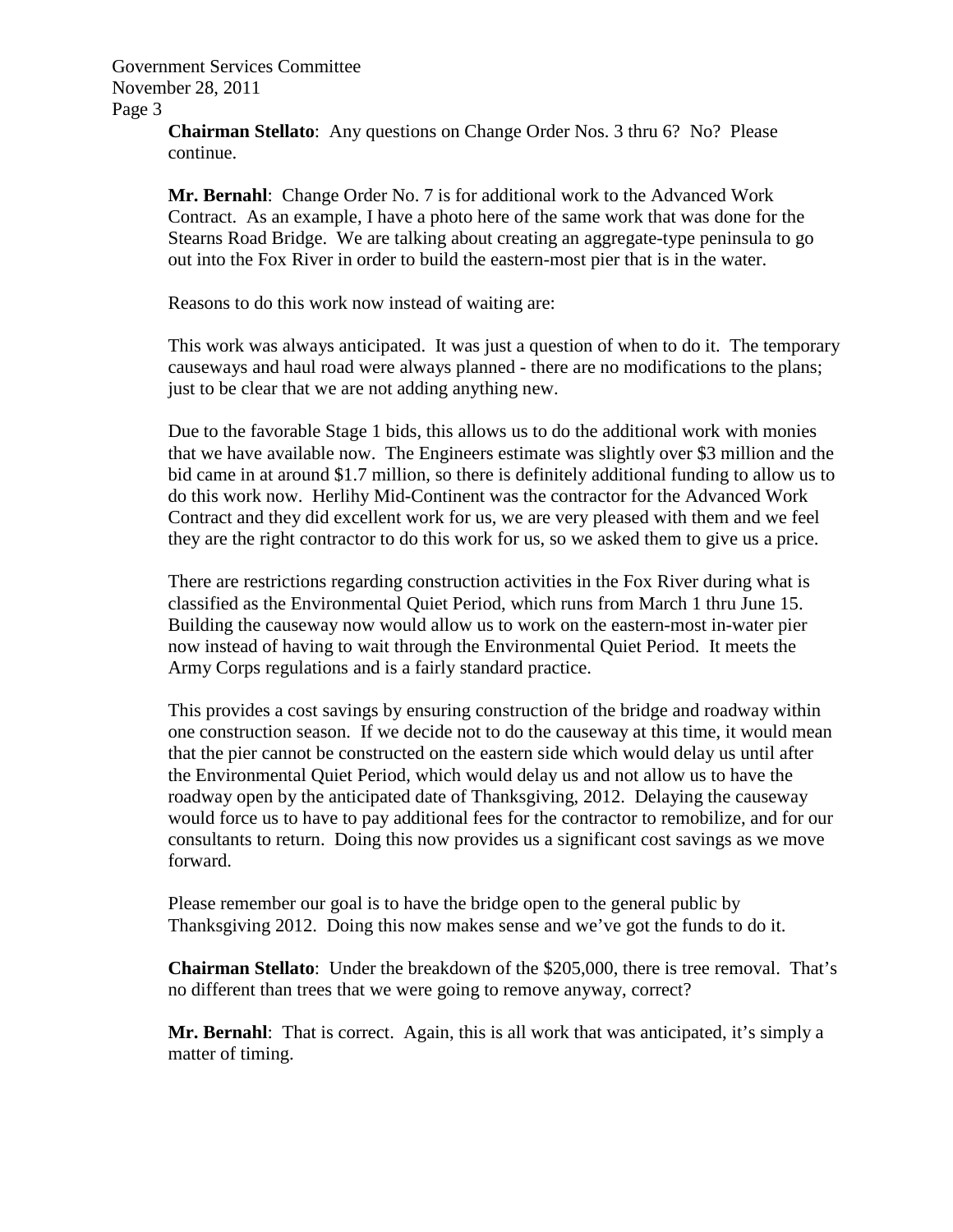> **Aldr. Carrignan**: When you say work on the pier now, you are just talking about the peninsula; you won't start working on the pier until after Phase 2 is approved?

**Mr. Bernahl**: Correct.

**Aldr. Carrignan**: Again, this is not work on the pier, just building the peninsula.

**Mr. Bernahl**: Correct. It is an in-water peninsula that is made of granular material and the haul road to install it. Again, this was always part of the original plans.

**Aldr. Turner**: Would it help construction if we built one on the west side of the river or don't we have the funds for that at this time? The picture from the Stearns Road Bridge that said they were doing both sides at once.

**Mr. Bernahl**: The critical one for us right now is the east side pier. For us, this is an easier approach. On the west side, we have a higher bluff area that we have to contend with which would require additional grading to get down to that area, so this is the less expensive and quicker of the two which would allow us to meet our deadline.

**Chairman Stellato**: Any further questions or comments? No? Please continue.

**Mr. Bernahl**: Staff recommends approval of Change Order Nos. 3, 4, 5, 6 & 7 for a total amount not to exceed \$286,898.14.

Motioned by Aldr. Carrignan, seconded by Aldr. Turner. Approved unanimously by voice vote. **Motion carried.** 

**Chairman Stellato:** The motion has been made and seconded. Any further discussion, questions or comments?

**Ms. Bell-LaSoto**: Vanessa Bell La-Soto, 1610 Howard Street, St. Charles. On the phase 1 costs, it was originally \$1.6 million, so this brings it to \$1.978 million according to the Form 318. That's about 10% above the original estimate. Using this example, do you anticipate any other cost over runs in Phases 2 & 3?

**Mr. Bernahl**: At this specific time, we do not.

**Ms. Bell-LaSoto**: Why are we considering now to by-pass IDOT supervision of this particular aspect in the No. 7 Change Order? I understand about the Quiet Period, but did you not have that in the plan? Since IDOT has administrative control over the let of execution of any contract, how do you bypass IDOT's role? Is that common place?

**Mr. Bernahl**: We are not bypassing IDOT's role. IDOT has jurisdiction on IL Rt. 25 and IL Rt. 31. The land in between is local; so it will be a local bridge and local road. The work we are doing is with our permit through Illinois Department of Natural Resources which allows us to do this work, similar to the Advanced Work Contract.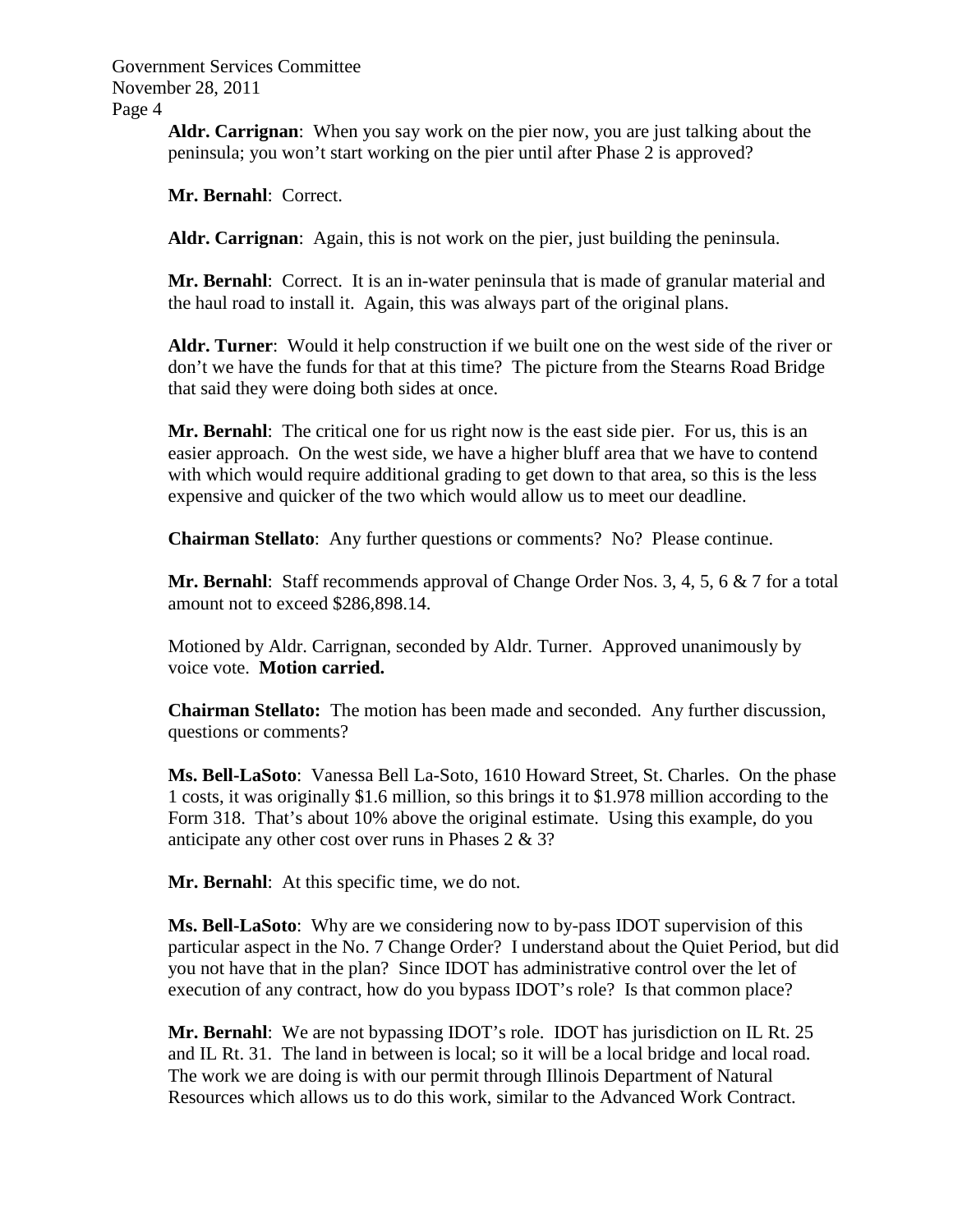> **Ms. Bell-LaSoto**: I noticed Herlihy said this doesn't cover the cost of permits. What will the permits cost for this?

**Mr. Bernahl**: It's all under the initial permits that are being applied for at this time. Staff anticipates the IDNR permit, which is the one we need to do this work, to be received by early to mid-December.

**Chairman Stellato**: So it doesn't change the overall total amount?

**Mr. Bernahl**: No.

**Ms. Bell-LaSoto**: Herlihy also mentions their cost doesn't include any repair costs, weather events, maintenance or erosion control once their part is over. What would that cost typically be? Do you have a rough idea in case of any kind of Act of God?

**Mr. Bernahl**: No. We cannot anticipate whether we are going to get a 100 year storm in February. If it would happen, the way it is designed, it would be for the re-establishment of the granular material. Because all that material is on-site it would simply be labor to put it back in place.

**Ms. Bell-LaSoto**: Is there more than a 10% Engineering Plan from Benesch for the bridge? In talking to Magellan Pipeline this month, they still only have a 10% Engineering Plan for the entire project and they said more commonly it's 30-50% by now.

**Mr. Bernahl**: The plans are almost finalized. There is documentation showing the City's consultant, Alfred Benesch & Company has sent the plans to them. Magellan is well aware of the work that is taking place, the final plans and where they are at. We have correspondence from Magellan acknowledging their receipt of the documents.

**Ms. Bell-LaSoto**: I FOIA'd all that correspondence and they don't have anything new, so I guess that would require another FOIA. Was there something sent in November? I'm asking because I FOIA'd all the documents up to November.

**Mr. Bernahl**: If it's FOIA material we can work with our consultant to get the correspondence, but on the previous FOIA request sent to you there was documentation that went into October that showed them having correspondence and plans were initiated. We sent them information in April; in July, Magellan received updated plans and then again in September, which was up to the pre-final plans. Benesch has been working directly with Magellan staff and there are no concerns as far as where the crossing is taking place.

**Ms. Bell-LaSoto**: That was what they identified to me as they still didn't know the angle of the Rt. 31 crossing. So that is incorrect?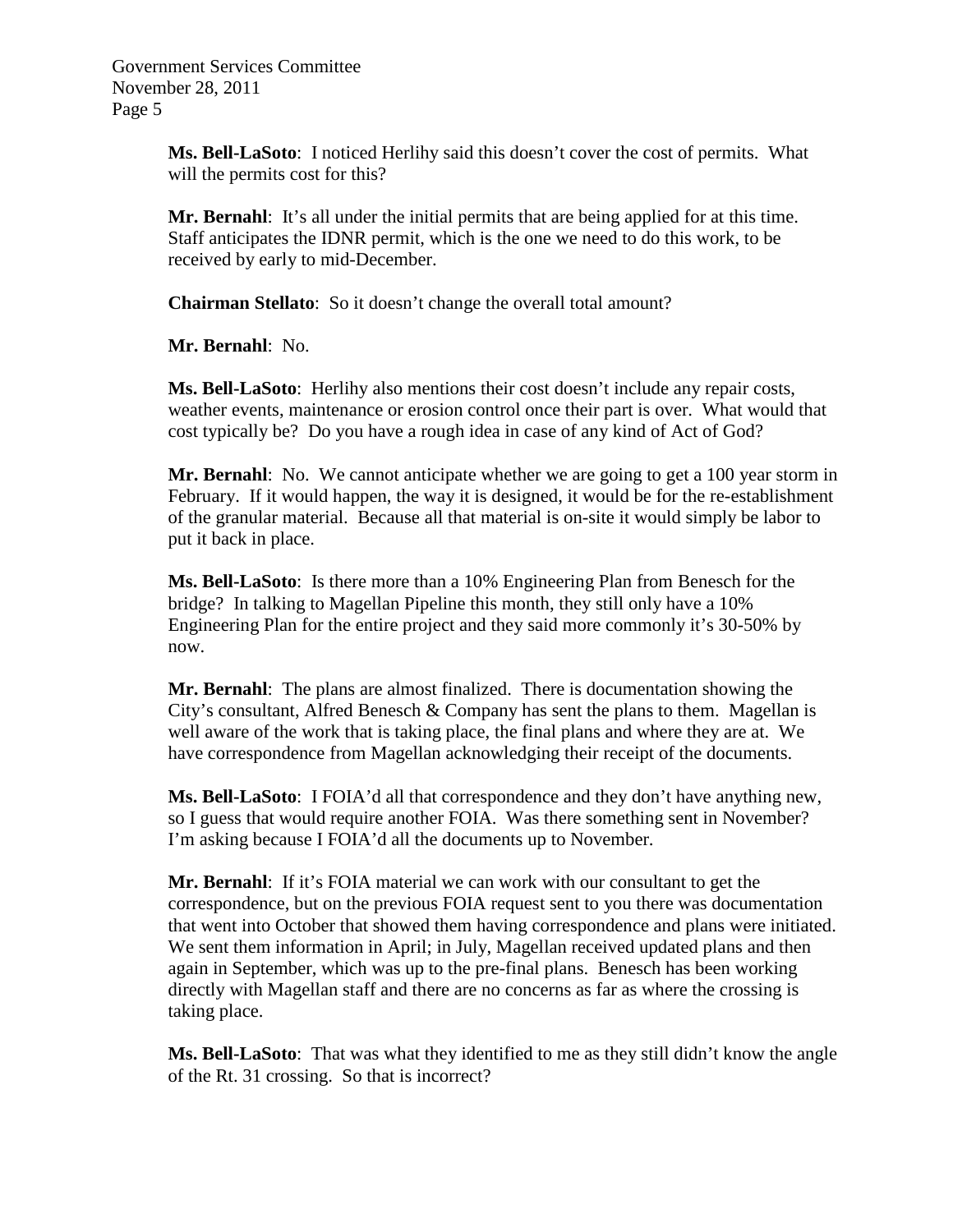**Mr. Bernahl**: I don't know who you are speaking with at Magellan.

**Ms. Bell-LaSoto**: Tim Casen.

**Chairman Stellato**: We can deal with the FOIA request later. There is no need to discuss this now.

**Ms. Bell-LaSoto**: I will FOIA the information. Thank you very much.

**Chairman Stellato**: If there are no other questions or comments, I believe a motion is on the floor for approval and it has been seconded. All in favor:

**Committee as a whole**: Aye.

**Chairman Stellato**: Motion carries.

No further discussion.

# **3.b. Recommend approval of a Resolution Authorizing the Mayor and City Clerk to Execute a Grease Separator License Agreement for 117 W. Main Street**

**Richard Gallas presented.** City staff is working with the property owner at 117 W. Main Street, formerly the Schezwan Restaurant Building. Within the Schezwan parking lot, as I'll refer to it, there is a parcel of the lot where they would like to put in a grease separator. We have an agreement attached that defines the overall details of that arrangement. A few highlights are that we are assessing a one-time fee of \$1,500 to prepare this license which includes staff time and attorney time. Certainly we are protecting the City's interest with installation requirements, removal and all the other things that go along with a license agreement. One key element here is that it won't change any parking for that lot. No one will even know the separator is there.

Staff recommends approving a Resolution to proceed with this agreement.

**Chairman Stellato**: Standard practice is that grease separators are not allowed inside a building, they always have to be outside, correct?

**Mr. Gallas**: Correct.

No further discussion.

Motioned by Aldr. Carrignan, seconded by Aldr. Monken. Approved unanimously by voice vote. **Motion carried.**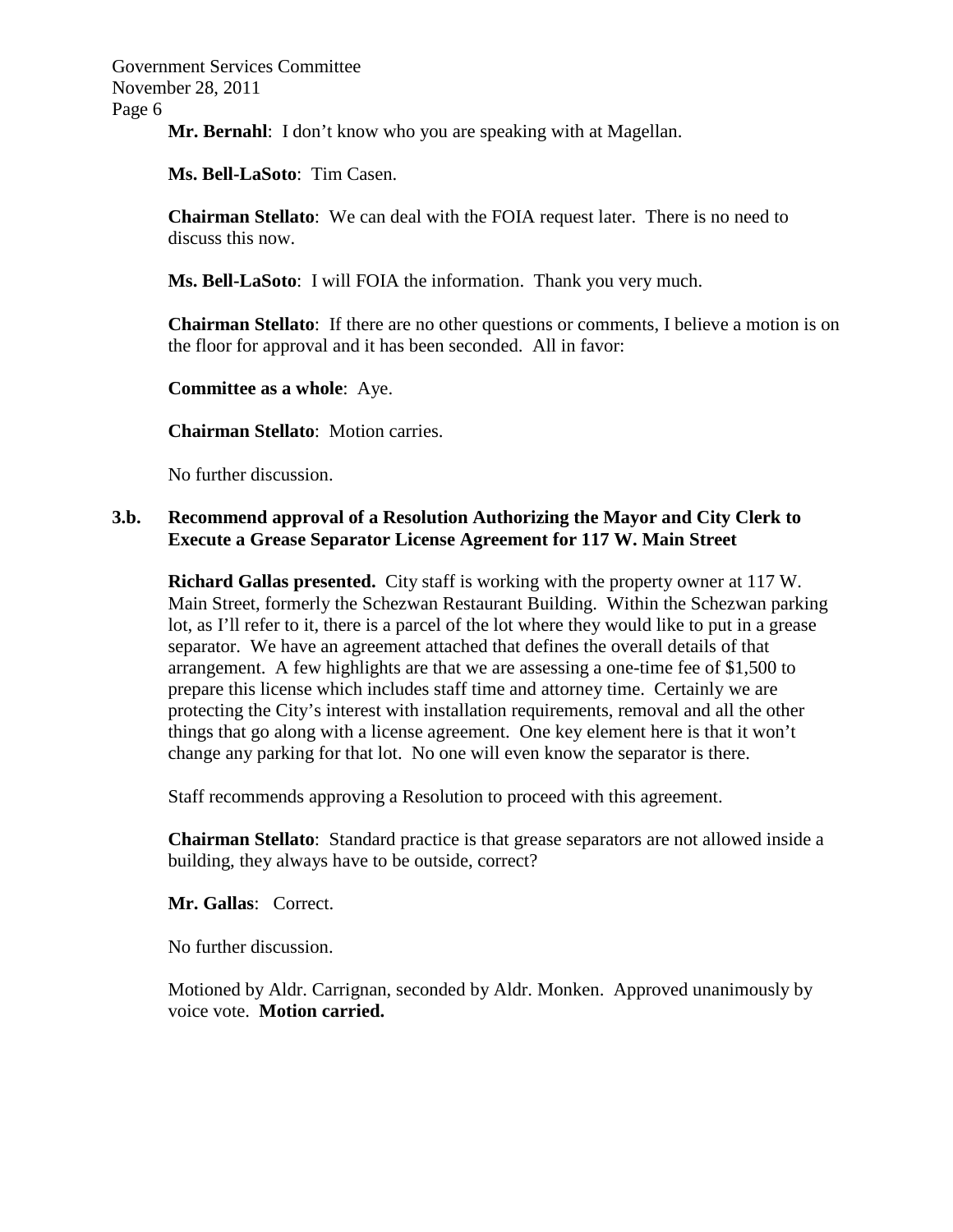## **3.c. EAB Control Efforts – Information only**

**Peter Suhr presented**. This will be our last report for a few months. 49 Ash Trees were confirmed with EAB this past month. We are proposing to remove 122 Ash Trees throughout the winter months, in addition to the 163 that were approved from October, all of which we plan on replanting in the spring.

The heaviest hit areas this month were 37 in the southeast, the Cambridge East area, which we anticipate to be a big area for us next year, so we are trying to get a jump start on that. We also had 37 trees in the northeast as well. We anticipate confirming additional trees over the next few months, but the numbers should be substantially lower. Last year we suspended EAB reports until February and would suggest the same unless there is an objection.

**Aldr. Rogina**: The constituents I've dealt with regarding the removal of trees and your department reacting has been superb, and I just want to publicly say that.

**Aldr. Lewis**: Do you see any end to this? It saddens me to see all these trees come down.

**Mr. Suhr**: I don't have exact numbers, but we have 5,000 public ash trees, and I think we just finished planting 424 new trees this fall. Those numbers bring us past the 2,000 mark, so that gives you some reference. We've been dealing with this for three years, so if we continue this path, we are probably dealing with the next two to three years as being pretty substantial and then we should see a taper off.

No further discussion.

# **3.d. Recommend approval of a Resolution Authorizing the Mayor and City Clerk to Execute a Highway Authority Agreement with Oie Properties**

**John Lamb presented.** This item is in regard to Oie Properties, also known as Fox Valley Cleaners which was located on South First Street. Some of you may remember in 2007 there was ground water contamination discovered on their site and it was also going out into the right-of-way. The City entered into an agreement with Oie properties back in 2007. The owners have paid for the remediation on the site and right-of-way. This Highway Authority Agreement limits access and activities within that right-of-way for any future activity for the reasons I mentioned here such as human health, environment, workers safety, etc. The agreement has been submitted to EPA for review and they will issue a "No Further Remediation" letter.

Staff recommends approval of a Resolution authorizing the Highway Authority Agreement.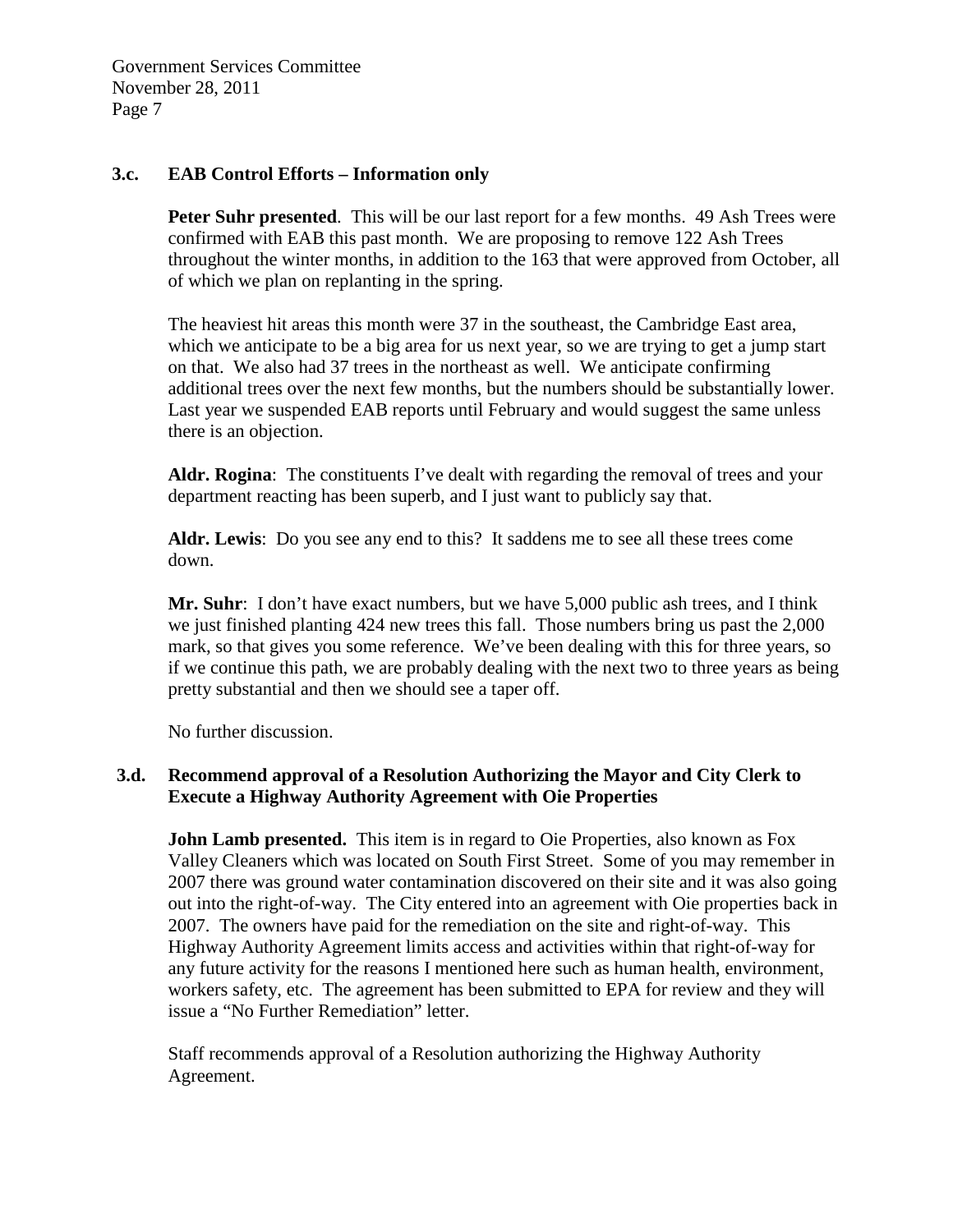No further discussion.

Motioned by Aldr. Carrignan, seconded by Aldr. Monken. Approved unanimously by voice vote. **Motion carried.** 

# **3.e. Recommend approval of a Resolution Authorizing the Mayor and City Clerk to Execute an Agreement for IEPA Low Interest Loan Process for Biosolids/Operations Building**

**John Lamb presented.** This item is for an IEPA Low Interest Loan Process and the Committee has seen these before as we have had two other loans through this State Program. This document is authorizing staff to proceed with filing the loan application with the IEPA which gives the Mayor authority to sign any future documents for the loan as they come up so they don't have to come to Committee each time.

It is important to note this does not obligate the City to the loan. The Resolution also covers a National Flood Insurance Act even though the property is not near a flood zone.

No further discussion.

Motioned by Aldr. Carrignan, seconded by Aldr. Rogina. Approved unanimously by voice vote. **Motion carried.** 

# **3.f. Recommend approval of Change Order No. 3 for Main Treatment Plant Headworks Project for project construction costs and a Resolution authorizing the Mayor and City Clerk to execute same**

**John Lamb presented.** Staff requests approval of Change Order No. 3 for the Main Treatment Plant Headworks Project in the amount of \$8,970.00. There was a bearing assembly that was not functioning which could not be determined until the clarifier was drained and the assembly uncovered; this is also for replacement of conduit that had deteriorated and was not reusable.

Staff recommends approval of Change Order No. 3 in the amount of \$8,970.59.

No further discussion.

Motioned by Aldr. Carrignan, seconded by Aldr. Monken. Approved unanimously by voice vote. **Motion carried.** 

# **3.g. Recommend approval to waive the Bid and Award Well #4 Emergency Repairs to Layne Western**

**John Lamb presented.** This is a recommendation to waive the bid and award repairs to Layne Western for Well #4. In April we had some scheduled, preventative maintenance